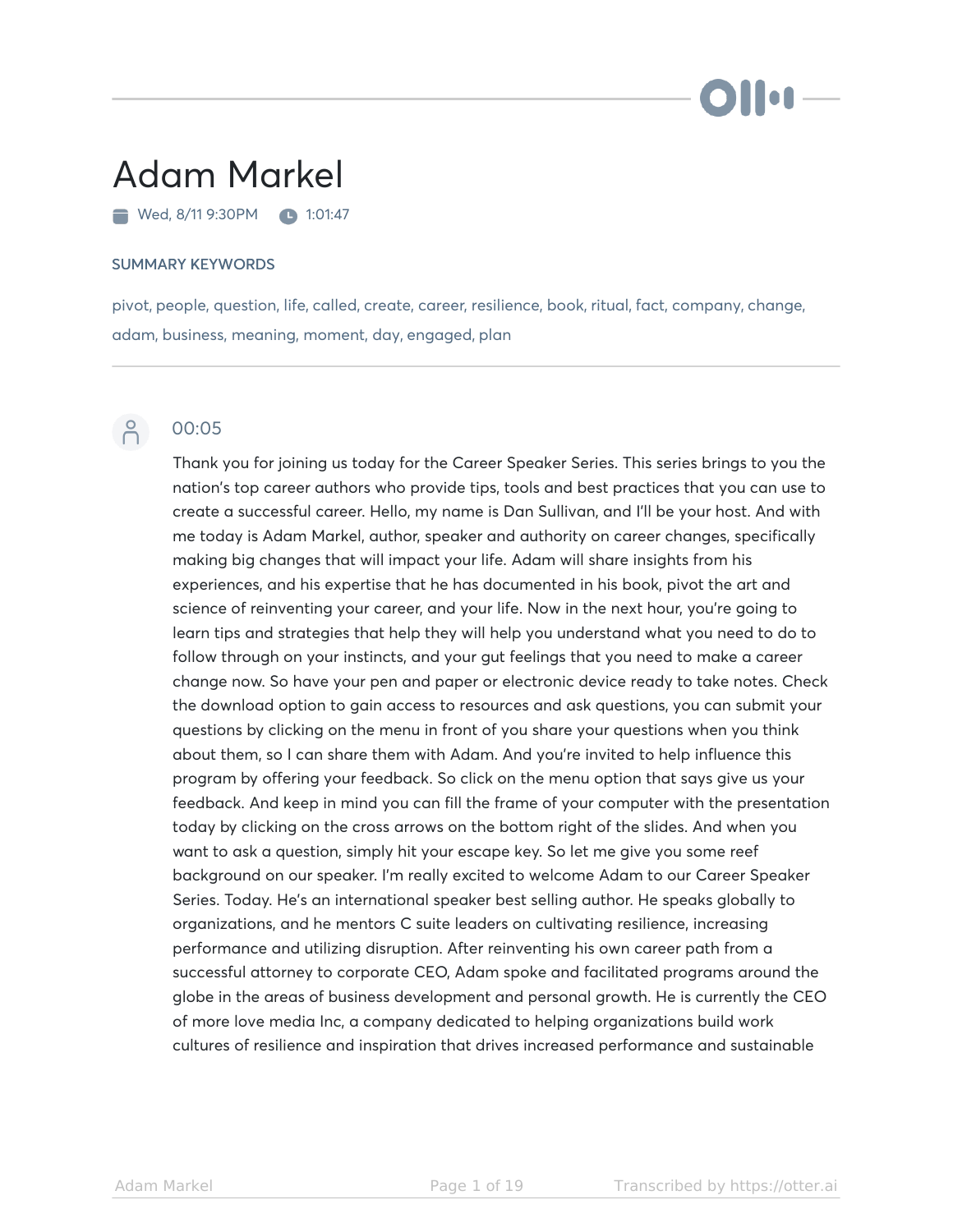results. His best selling book pivot, which we'll be talking about tonight, provides readers with powerful roadmap insights and principles to successfully reinvent some area of their career in life. And that's what we're going to do today. So today, Adam is going to share those insights and help you begin to change your life. I encourage you to clap, jump up and down and welcome our speaker today. Adam, are you with us? Thanks for joining.

#### 03:04

It's great to be here done. Thank you so much for having me. And it is truly an honor the blessing. So thank you. I am I'm going to speak to you today about some subjects that are really near and dear to my heart. And hopefully they're they're quite.

#### $\beta$ 03:20

They're there maybe not as as near to your heart, but they're things that would be relevant in your world and things that are really help you in your career and in your life. And I think there's it's very important that we were able to create results in both those areas. Because when things are working in one area, let's say they're working in our personal relationships, but our money situation is struggling, or our money is doing well. But our health isn't doing so well. And we feel out of balance, we feel out of sorts, that there's just sort of something that's not not really right. And, and so part of what I want to do today is share not only the road that I was on the path, and paths that I've taken and the changes that I've been able to make and how I I adopted certain mindsets and certain mental practices as well as practices around taking action that have helped me to both embrace change because change as Rhonda said, it's something we have to make friends with. And the reason I think that that's the case because change. Change is a constant. It's never ending constant, never ending change that we are all always dealing with. So to embrace change is a particular skill set and building resilience is really the bridge, the really the bridge between our ability to utilize change, embrace change, and to keep going to be able to be around at the end of the day. We'll get into that a little bit more. So before I get started, I'll just share briefly my my story, my pivot story, so to speak. I I first and foremost, a daddy and a husband. I'm married to my college sweetheart. In fact, July 29 edition You're, my beloved Randy and I will be married 30 years. And I can't even believe that when I say at night, it's freaky to say it. But it's true. And that time has gone by so quickly. And we've had a beautiful blessed marriage. Great relationship. And, and while this talk is not going to be specifically about relationships, we know how important relationships are the quality of our lives, very much equal to the quality of our relationships. And I've been blessed to have a woman in my life that has supported all of my greatest ideas, all of my worst ideas, all of the things that I've done, right, and the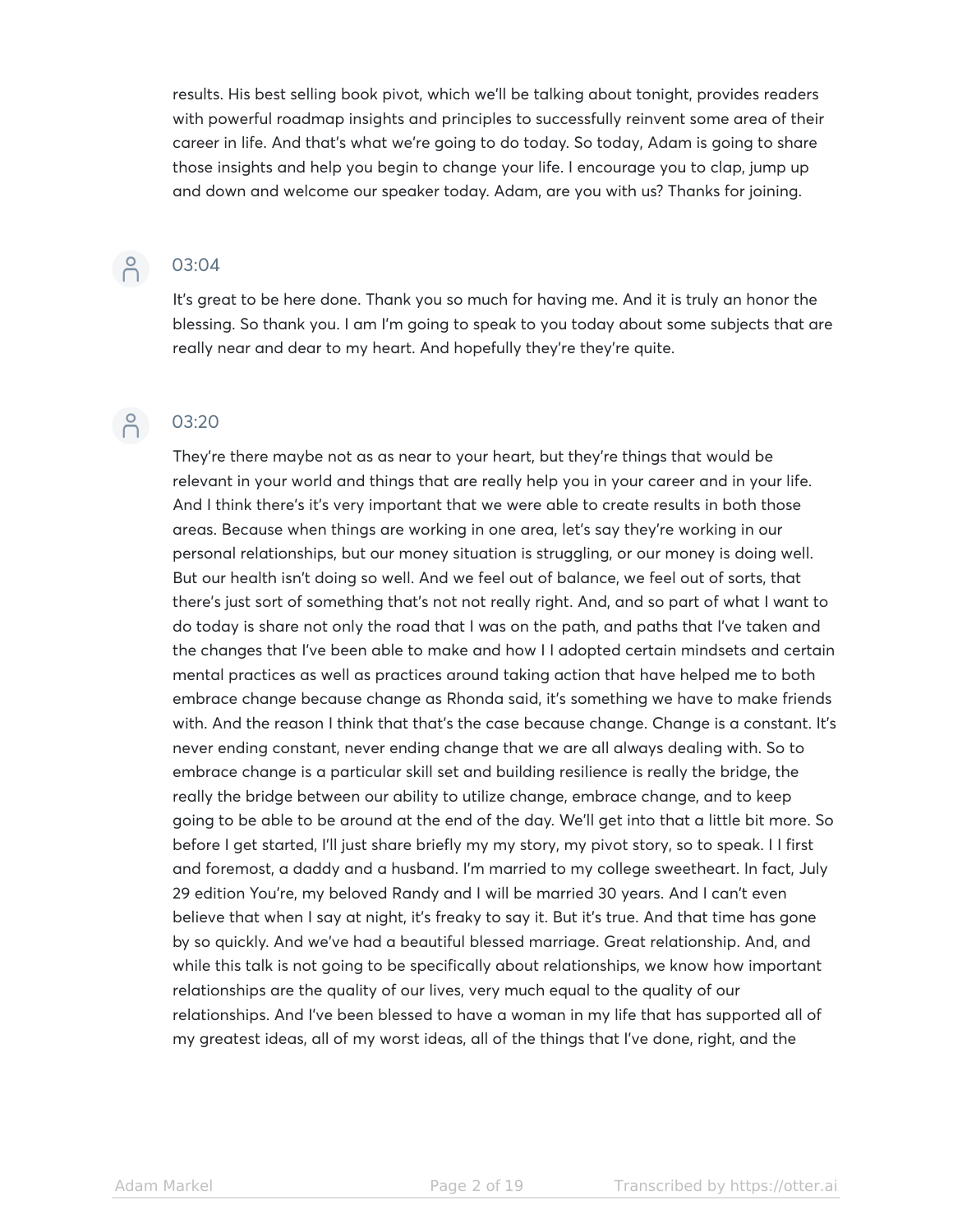things that I've done wrong. And it doesn't make it easy, necessarily, relationships, great, great relationships are not easy. But they're certainly worthwhile. And I practiced law out of college, I was a teacher for a short period of time, and then went back to school became a lawyer, and I practice law for the better part of 18 years in New York City in New Jersey. And in all honesty, I was probably aware that it was not the past for me, I was aware that it was not doing something very positive from my, my heart, my soul, probably from the point where I was practicing about 10 years. So let's say eight of the 18 years that I was doing that work, I knew it was wrong for me. But yet I would wake up in the morning, put my feet on the floor, just like everybody does. If you're lucky, of course, and I would start the day and know that I was going to be doing something that that really didn't feel right for me, but I was going to do it anyway. And I was going to do it anyway. Because frankly, I had responsibilities. And I know we can serve all identify with with that. Doing things out of obligation, responsibility. And in part that's what makes us good people, right when we take care of our our responsibilities to take care of our family and all that but I felt miserable. Nonetheless, I was a successful attorney very successful and made a lot of money. We had a lot of the accoutrements that the showings the signs of, of a successful life and wealth and things of that sort. But when I put my feet on the floor in the morning, my first feeling the first tangible feeling in my body was dread was anxiousness, anxiety, and just the feeling that that something was off. And then when I would look in the mirror, I would just see somebody that was sort of disappearing in front of my eyes. And I didn't have the words for then. But now I look back, and I just realized that I was a fraud. I was selling myself for money, I was selling literally and figuratively selling my soul for \$1. So I went on like that until I, I ended up coming home from work one night, on a typical night, I would get home around 730 or eight o'clock. And, and more often than not, I was missing dinner, I wasn't being home with the kids and the family. And Randy and I started a family of four Healthy Kids, we're so blessed to have those kids in our in my life and love them with everything. And yet I was missing dinner night after night after night. And on this occasion, like other occasions in the past, I got home, even beyond their bedtime. And I walked in the door, and I was dripping from the rain. It was cold outside, we were living in New Jersey at the time and I looked at my wife and I met her eyes. They knew the second that I saw her eyes that I had missed that opportunity yet again to read the kids bedtime story. And even as I'm telling you sharing it right now I can feel that energy, I can feel the just the feeling of grave disappointment like I was giving, giving away something I would never be able to get back, which was time with them. And I walked right up to her that night. And I looked her in the eye and I said if I keep doing what I'm doing,

# $\bigcap$

#### 08:54

you're going to be a widow. She took a deep breath. And I took a deep breath. And she looked at me and she said we'll figure it out. And that started me on this path on a path of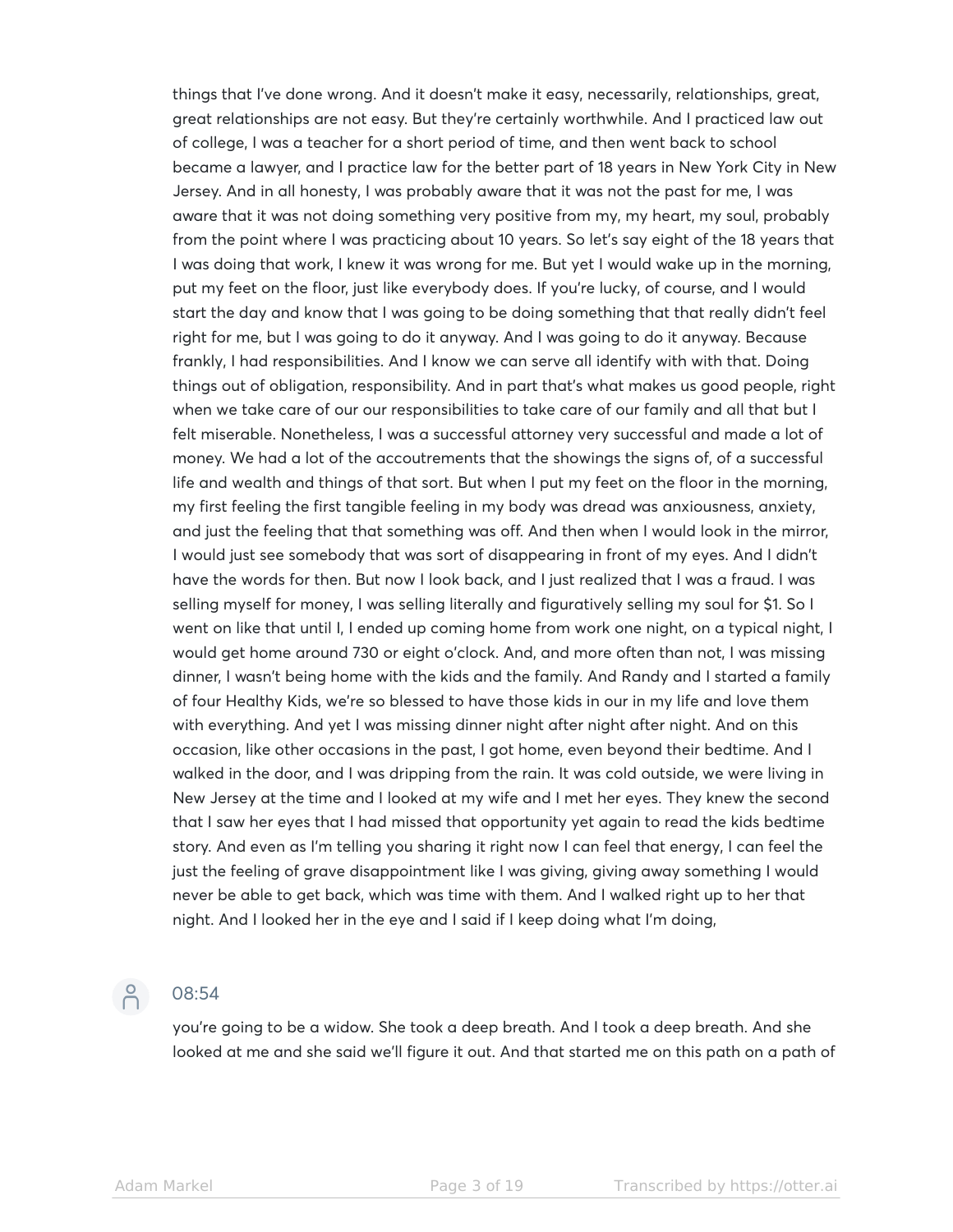pivoting on a path of making a change to what I was doing. primarily with my with the bulk of my days spent at work. Ultimately, I wrote a book about this period of time in my life where I was transitioning where I was looking for something, something different and actively engaging the universe, engaging the creative faculties inside of me to create a new plan a plan B. Ultimately, I did successfully create that plan B and as I said I wrote a book about it. The book became a very big bestseller pivot the art and science of reinventing your career in life. And it enabled me to travel around the world and speak to many, many audiences, even most recently gave a TED talk that was just released this past February, all about the lessons that I learned in that pivot process as well as a particular ritual particular practice. That takes about 10 seconds, that changed my life. And I will share that practice with all of you at the end as well. So first and foremost, thank you so happy to be here with you all the career community. And I know we're all kin because we're engaged in this active, or this activity of creating a successful life. The art in the science of living successfully is something that we're not taught necessarily by our parents or by our teachers in school. It's something that we have to learn on our own, and through sometimes difficult experiences. I love the quote by Yogananda that says, environment is stronger than a will. And environment is a very key factor in our ability to succeed in making changes. And in having that successful unfolding of our life. That includes a life purpose that includes the the identity, for ourselves with various phases and stages of our life. All of those things are, are in many ways, environmental, I do believe that in this case, the the nurture is stronger than than nature. And I mean by that to say that at any point in time, the environment that we're in can dictate whether we are able to do certain things or not able to do those things. Think back on those times with my wife and coming home and telling her No, I want to quit my job. You know, there's I keep doing this, you're going to be a widow and, and she looked at me and she didn't remind me back then, of all the responsibilities. She didn't tell me, Hey, we got mortgages, and cars have kids and journals and dogs and all this stuff. Because she knew that I knew, she knew I had that already on my shoulders. And so in that instance, because of the environment that she created, that our relationship created, I didn't have to have the proverbial quintessential stereotypical midlife crisis. I didn't have to have one of those when we were able to plan a midlife calling instead. And that's the strength of environment. And it wasn't the first environment that I was in that really showed me that I started out earlier in my life. Working at the beach, I was a lifeguard at a beach called Jones Beach was in Long Island on the south shore on the Atlantic Ocean. And on a typical Saturday, or Sunday, we would get about 100,000 patrons to that beach. And as you can see on the screen, there's a picture of mu and I was quite young and and the environment there is very much a life and death environment. In fact, lifeguards communicate in a very particular way we communicate with whistles. So one whistle wasn't an attention getter, that's what we use to just get somebody's attention to whistles, would be a signal to all the other lifeguards that there was a rescue in process, there was a rescue going on. And three whistles well,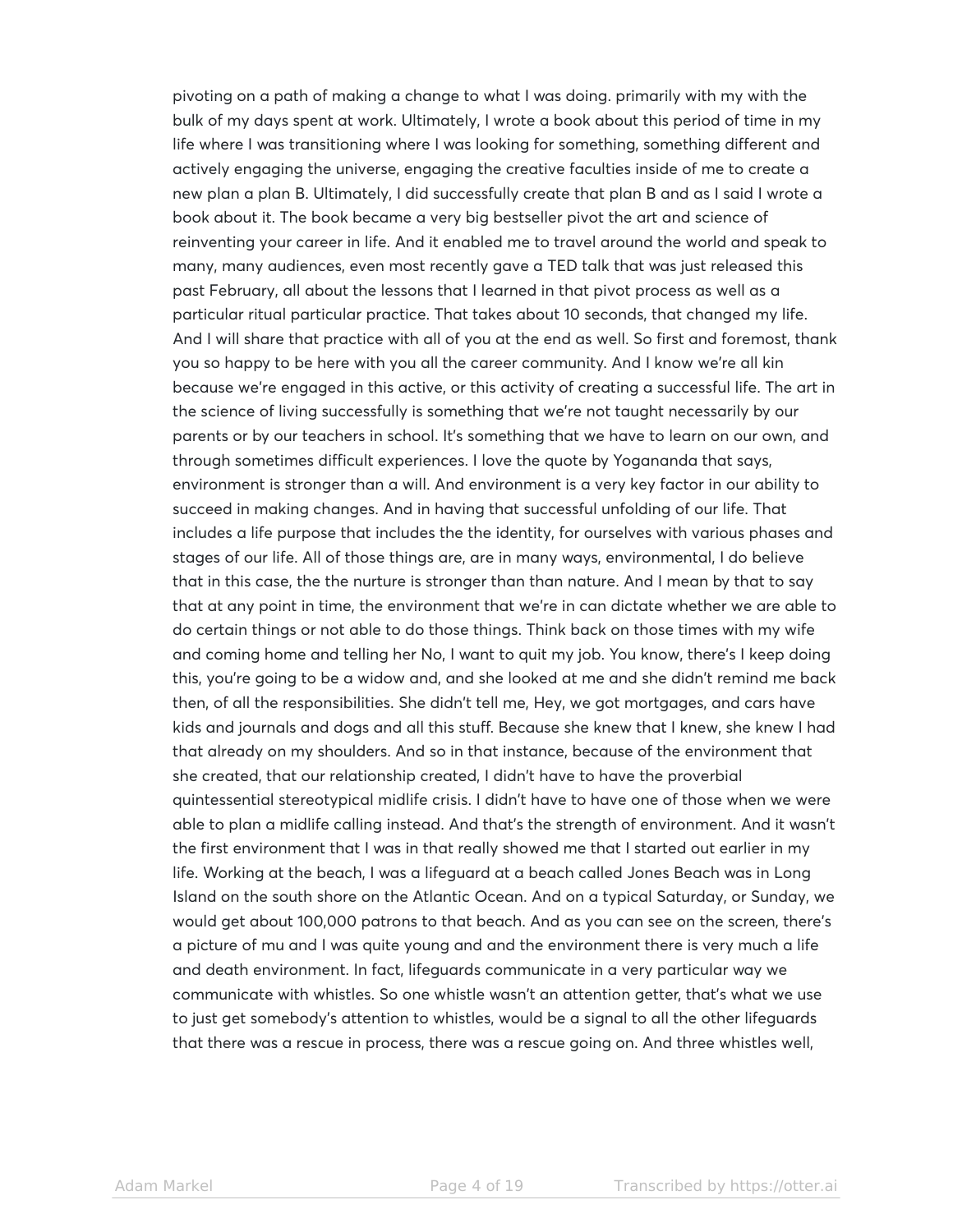that means something different. In fact, I was there on my first summer and I heard three whistles ring out and I knew what that meant. I was 19 I was a brand new lifeguard, but I was trained that three whistles meant someone was missing. And I remember running down to our main stand and the captain of our field at the time saying, hey, there's a submersion. And field three, it's a search and rescue. And 10 of us ran down to this other beach about a half a mile away. And we joined the search team, there was already a lot of people that were there a crowd and they were pointing to where they last saw this missing swimmer, and all of us dove into the ocean and we swam out past the breakers and we created a pattern where we dove down about 10 feet into the ocean, it was dark as cold and we swam into the current about 10 feet and came straight up for air. And when every one of us popped up, and we can see that all of our heads were above water, we repeated the process again and again and again and again. Until we were exhausted. It was more than an hour later. And we heard the whistles yet again. Can I knew at that time, that that this was this was a very, very sad thing. We we weren't done. We weren't done searching. We hadn't found him. But we were required to get out of the ocean at that point, and go back to our field. And we did our captain let us in a moment of silence for that missing swimmer for that man and his family. And when we opened our eyes, he looked at each of us and he said these words. He said no one goes down in our water that this field here, no one goes down on our watch. And then he shared some words that affected me deeply that day and that I've never forgotten. He said, at this field, no one goes down. And that means that you either make the save or you die trying

## P 14:42

just the little intensa don't come out of the water without someone was basically the context. That was the the environment, life and death environment and it impacted me in so many ways and impacted my practice of law. When I became a lawyer. I used to look at my client That way, I would see them as being in my water as people that I wasn't going to let go down like, no one was going to go down on my watch again, it infused itself into all of my relationships in business. And, and I gotta tell you, right now we're living in in these life and death times, I really believe that I maybe it sounds like hyperbole. But the truth is, we're living in something that's been coined as vuca times volatile, uncertain, complex and ambiguous times. And I'm sure you can all appreciate what that feels like the energy of that, and, and that environment. And I really do believe that whatever you're doing in your life, and especially in your career life, that there is life and death element to it, because there's so many things that you are doing with your job, and with your days that impact other people in ways you can't even imagine. And businesses today are so different there. You know, 50 years ago, the average lifespan of a top company of five fortune 500 company was around 60 years. And and now, given the ruka times that we're living in, given these volatile times that we're we are all a part of the number of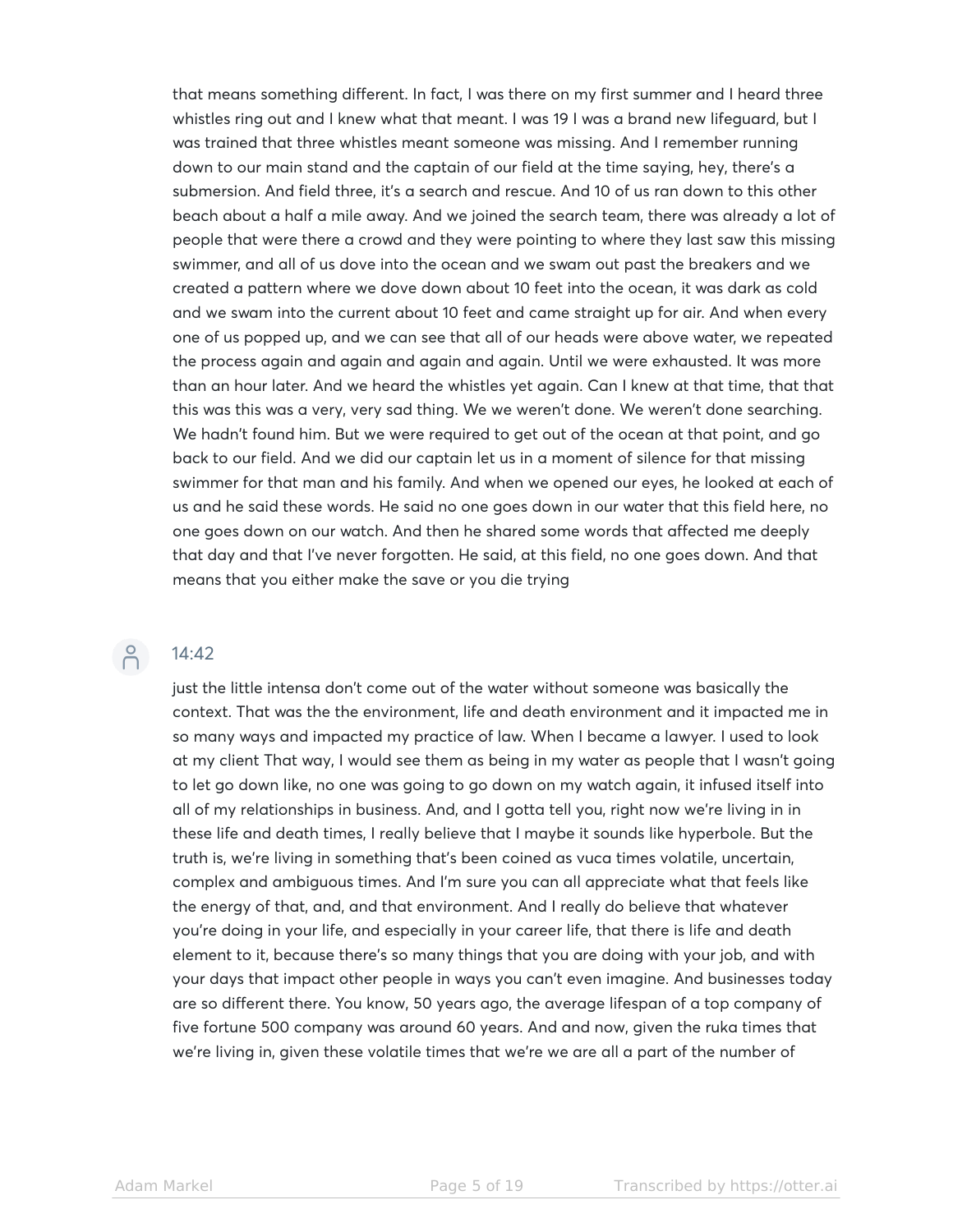## $\beta$

### 16:18

I mean, who ever would have imagined a company like Toys R Us closing its doors, or a Sears? I mean, it's shocking. I mean, Lehman Brothers, the most successful at least the most, the most well, well regarded investment bank at during its day, to see them shuttered their doors, it's just sort of shocking. But vuca times means what it when it says that we're living in times of great change. And when we're living in times of great change, great disruption, we've got to show up in a very specific way, at least, that's our position. And we've got to adopt the philosophy, new philosophy of living, and of managing ourselves managing ourselves personally and managing ourselves in the business context. We call that pivot ability, that new mindset, which involves two things first, embracing change, making change your friend, or your best friend, even not resisting change, as so many of us often do. And building resilience. We're going to cover each of these and talk about it in this context of livability. Today, I wanted to show you very quickly though, what the pivot process looks like, because for some of you, who may go out and get the book from Amazon, pivot the art and science reinventing your career in life, what you're going to find is that the book is structured in the way that you're seeing on the screen. Now, it's basically three sections. The first two are clarity and momentum clarity is really very much about your belief systems, and how it is that you believe what you believe in where it is, you might even need or want to unbeliev certain things, and momentum, how it is that we can turn new beliefs into new behaviors. And then finally, the planning and the action that we take based on that plan. And it's reverse of the order that most people are used to treating change, for example, making a change. And that is that they want to get into strategy very quickly. They want to plan something they want to take action if they can quickly. And that's just not the plan that we propose is not what I did when I was pivoting out of an 18 year practice of law into the work that I've been doing now for more than 10 years, which is just given my just so in alignment with my values, so much more engaging to my heart, and financially just as rewarding. And I didn't start with a plan. I couldn't How could I win, I just added clarity. But in any event, creating a plan often is is something that gives people security, and that's why they start there. So this is a bit of a reverse of that process. And we believe in that we have to create a foundation, a strong foundation is what enables us to pivot. So that's something that you'll find more of the book as well. But we're going to talk about that now. And I'm going to ask you a question. And you can answer this for yourself. And of course, as dumb said, you can answer or ask your questions, and we can hit them later. I want to ask this question, how many of you would love to fail three times more often this year than last? As in whatever number of mistakes you made last year, you're gonna make three times as many mistakes this year. And if I was with you live, and we are we at least we could see each other. And if you'd raise your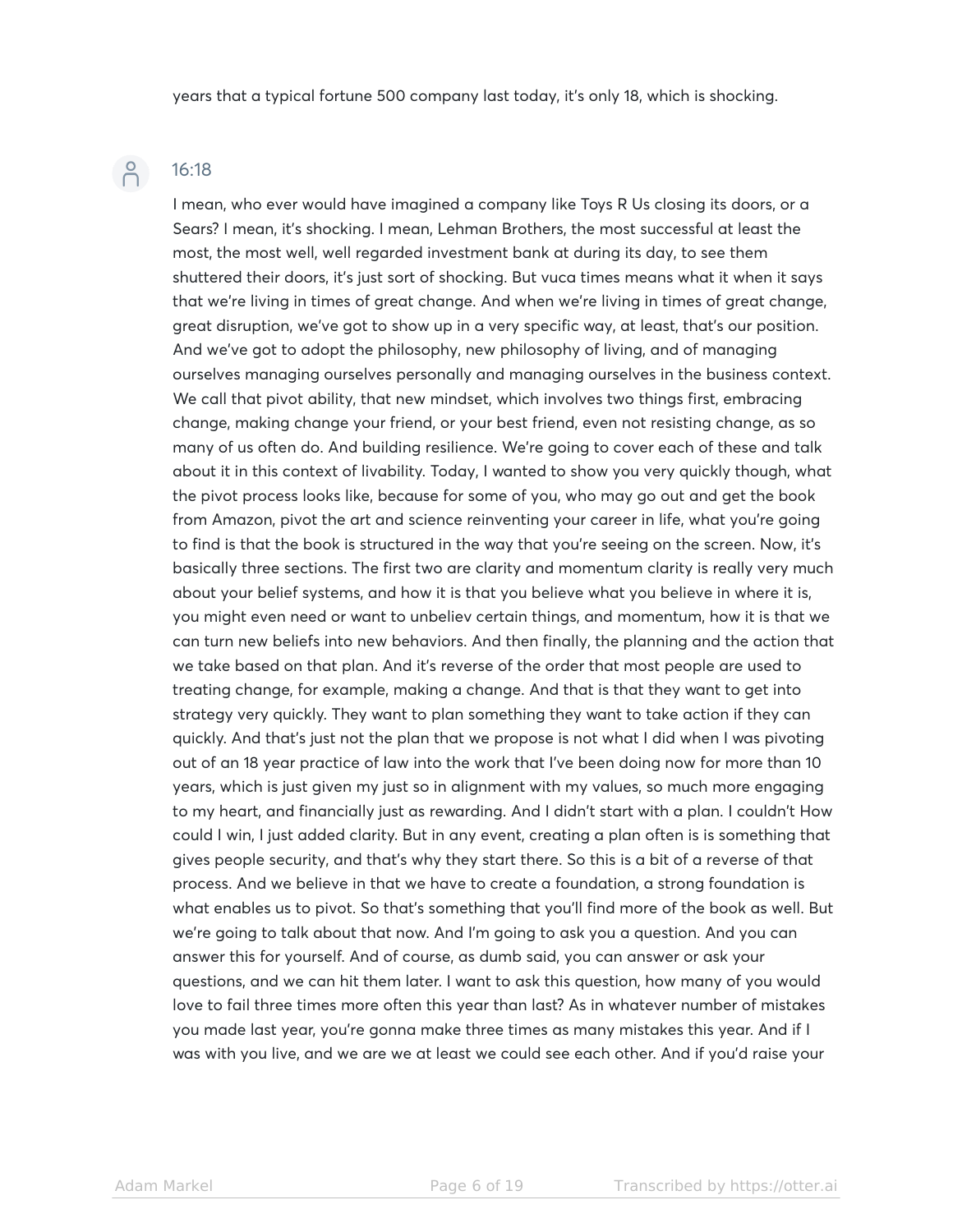hand right now about that. I know so many of you would would not be raising your hand in the affirmative to this question. But that's the exact problem. That's the challenge that so many people have, you see, you're looking right now at a straight line. And the straight line really is the problem. The straight line represents this it represents the status quo. And and we've been taught from the time that we were very, very young, our kids just not to make mistakes because mistakes have consequences and nobody wants to really face the consequences of mistakes. And we don't want to make mistakes and take setbacks and so more More often than not, we're willing to endure the status quo and even create the status quo because it's safe, it represents the devil that we know versus the devil that we don't know. And so one of the things that I want you to know going into this process today is that status quo really is the is the challenge to all of us. It is unfortunately, what leads to mediocrity, it's ultimately what leads to, to death. And by that, I mean, when you think of something that's that stagnant like water, what happens to water when it doesn't move, and it becomes stagnant. Ultimately, we know it becomes toxic, if it becomes poisonous, what happens to us when we stop moving, we ultimately stopped moving, it means that we are weird, we're gone dead, right. And so the point is, status quo is, is the death in many ways of our careers, when we are willing to sort of buy into this idea that we, we can't make mistakes, because at a certain point, making mistakes would be more more dangerous to our well being than to take to take some chances or to make some changes. And, and oftentimes, how I've heard it taught is that you know, when you want to make a great change, you've got to take a great action. And we've all heard this before. And there's books written about jumping ship and that kind of thing. And I just don't buy into that. I know the idea of burning the ships is sort of a commitment device. But we Our philosophy is that you make small changes, even a five degree change in direction has the capacity to create transformation over time. In fact, somebody that I call a mentor, somebody that I recommend you all reading, one of his books is Buckminster Fuller, a great futurist, many people know him because he's the creator of the geodesic dome that that dome that sits at Epcot Center. And he had something that he talked about called the trim cap factor. And he told this story of when these huge ships tankers and large ships were being first introduced, they had a big problem in that big problem with these large ships was they were very difficult to turn, it took a long time for them to turn. And so they didn't know what to do about it, these big letters, but the big rotors somehow weren't able to turn the ships quickly, until someone invented something called a trim tab. But what's really amazing about the trim tab, maybe you notice is that it's a tiny little rudder, it's a little rudder that sits on the big rudder. And so what ends up happening is that the little letter turns the big rudder and the big rudder turns the ship. And so this tiny little trim tab enable these massive ships to turn what quickly to be more agile. And again, this is what we call the law of small differences, or what Buckminster Fuller, Bucky fuller is he was called by by Manny, called the the trim tab factor, the law of small differences them all, the law of small changes, the butterfly effect was small changes over time lead to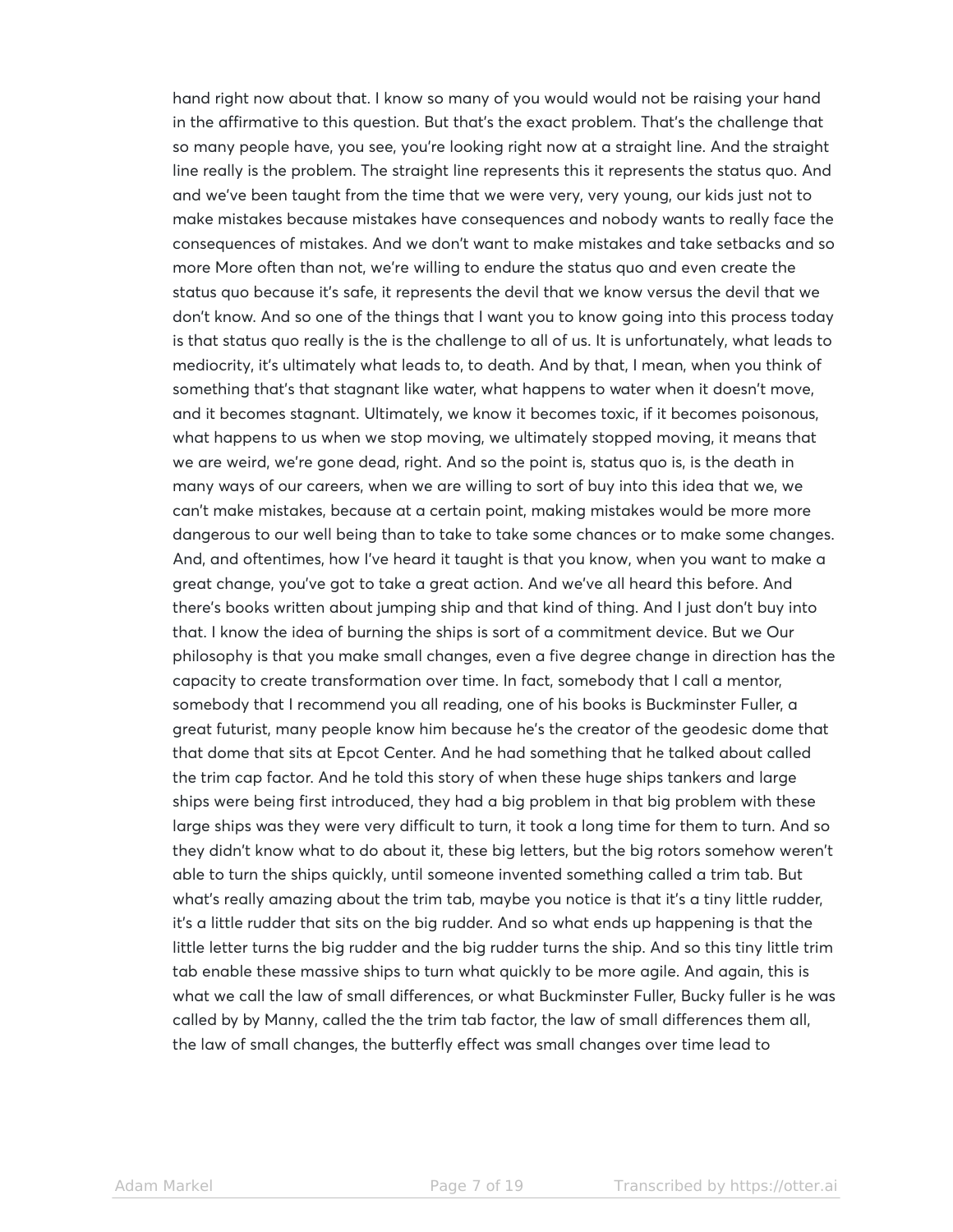# $\beta$

#### 23:08

hope, it's not an intention, it's not Whoo, this is just strictly math, that when you change the direction of anything, the trajectory from that point of change is changed as well. And over time, that can produce very drastically different outcome. So your plan, we know we all have a plan, we all know we're looking for plans, our plans very much represents a sort of a straight line between point A and point B. And then of course, there's this thing called reality, reality looks very different often than our plans. And I know I'm smiling, just looking at this because this is just more par for the course than anything else. And when those changes to lifetime, I love this quote by augmon Dino that says that, in those moments of great change and great challenge, even that we don't want to ask for opportunities equal to our abilities, but we want to develop abilities equal to our opportunities. And I think that is the difference between really being proactive and being on a growth edge, and embracing change, and somehow trying to play your life in a safe way, or play your life on defense. I mean, I was starting to ask myself the question years ago, I said, you know, is the goal for me to get to the end of the end of the race, the end of my life safely? Because if that's the case, then where am I going to be at the end of that race? At the end of my life, I'll be safely dead with my thought, No, that's not the goal at all. But the key is to go the distance, right? So the going the distance part really requires something more than anything that I've discovered at this point in my career in my life, and that is something called resilience. And my philosophy is that we've got to develop resilience before we need it. I have to develop resilience always because there will be time in the, in the future, the not so distant future that AI will require more resilience. And so the time to develop it is before we need it. But, of course, we all have a different way of looking at resilience. And I think it's important that we have a conversation, a bit of a dialogue about what that looks like to us. And as you can see on the screen is a picture of sly Stallone and rocky in 1976. This is the first rocky movie, I think, at this point is something like eight rocky films, which is remarkable as a franchise, but the first one that was the one that really got me. And of course, you know, in that movie, Rocky gets knocked down and knocked down and knocked down and he keeps getting up right so our hearts go out to him like he wins our hearts, but he loses the fight. He I you doing right, Rocky, South Jersey, southpaw he, he's this very inspirational character, but he don't look so good in the end, right? You know, banged up and he loses the fight. And

## $P$

#### 26:02

many of us, many of us, when we think about resilience, we think about this rocky model,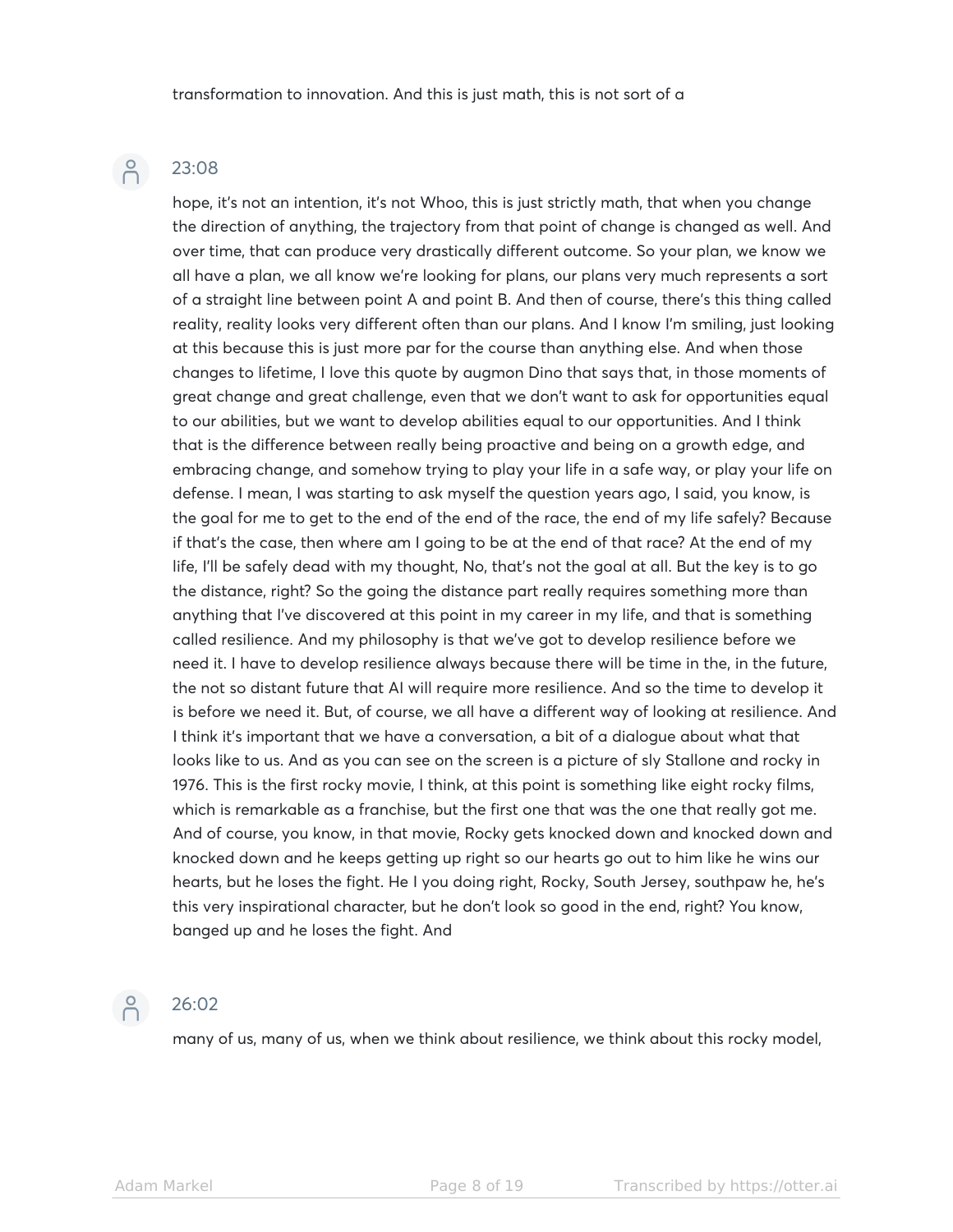we we equate resilience to endurance. And the studies just don't bear out the truth of that. In fact, Harvard Business Review article, the making of a corporate athlete study, these top athletes top performing Olympians, professional athletes, compare them with executives, and business owners. And they found that they had one thing in common more than anything else. And that commonality was their ability to recover from whatever stress was whether it was the stress of competition, where the stress of the day's work, but they had rituals for recovery. And the best athletes and best executives all recovered more quickly than others. You probably remember recently, this really touching story of the boys, the soccer team that was trapped in a cave in Thailand, and how ultimately they were found, remarkably so because in that case, they had were breathing oxygen that basically they had 30% of the available oxygen that we do right now, probably wherever you are in this moment. And yet they survive. How did that happen? How did they survive? Well, it was their coach that saved them. And he did one thing in particular that you may remember. And that was he taught them and worked with them on meditation. He helped them to slow their breathing, slow their heartbeats to be calm. And after several weeks, where people thought there was no way that they'd be able to get these kids out. In fact, they didn't even know where they weren't first. They did save them, save them all. And so when it comes to resilience, we're not talking about just the physical. It's not just the endurance account. It's mental, it's emotional, and even spiritual. So there's three things in particular that over my years of doing research, in my years of having been in both the CEO role and other executive positions, as well as running my own business, and being an entrepreneur, that I've learned about creating resilience, as well as in athletics. And these are the three, three things that I want to discuss with you now. And the first one is to reframe, to be able to restrain something that that when we were hit with a setback, when we have something happen, we have this opportunity to look at it. And the way you look at it, is everything. I want you to imagine for a moment. The the situation that happened last year at a Starbucks in Philadelphia, right? There were two men that were in that Starbucks that got arrested, got arrested for seemingly just using the bathroom to African American men, I want you to imagine for a moment to put yourself in the shoes. Let's say I'm the CEO of that amazing company. Starbucks, I say amazing, because they've been around a long time. they've they've, they've endured a lot. So they've done some things in this was a challenge to them. Right? Can you imagine being the CEO of that company, on this big company and you receive a call that day to tell you that two of your two patrons in one of your stores in Philadelphia were arrested seemingly for being there, for using the restroom, etc. What would you do? What would you do in that situation? Can you imagine? Well, Kevin Johnson was probably given the same advice that many of us would have been given meaning when he calls his lawyers when he called his other executive team leaders, you know, they probably said to him, this is the this is a major threat to our company, to our share price to to our, our brand even and we've got to protect ourselves. So first of all, you know, the person, this the manager of that store, that person got to be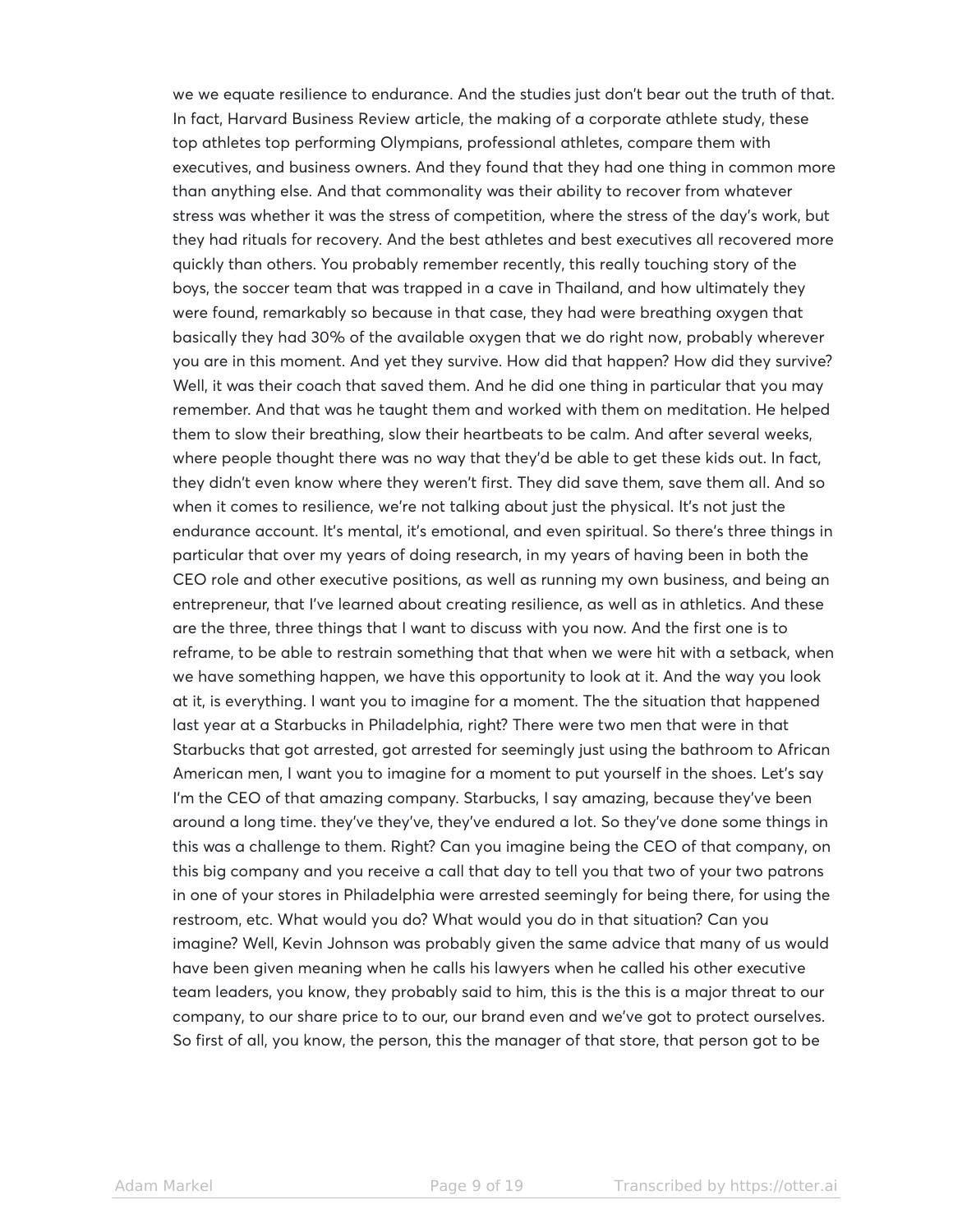suspended or maybe they've got to be fired. And we've certainly got to let the world know that this is that this is a You know, we're, we're This is not not what we do. And, you know, justify, explain blame, you know, do get out on the PR campaign, all that kind of thing would have been the conventional advice that he probably did receive. But I don't know if you remember what Kevin john did in response, he got on national TV, the very next day got on Good Morning America. And he owned the situation he owned, he declared that the company was at fault that they didn't know what happened. But they were going to find out and they were going to get to the bottom of it, and that they were going to make things right no matter what it was a real moment, where key on behalf of that company showed great transparency, great honesty. And, sure enough, two weeks later, they had resolved the challenge that they had with these two gentlemen resolved in a very amicable way. And two months later, they closed 4000 stores. So 4000 stores around the country, cost the company \$11 million, they close for hours for something called unconscious bias training, which I'd never heard that term before. And, and I don't know that Kevin Johnson was even aware of it at the time. But we can all imagine what what it's like to live in a world with where there is this great divide seemingly great divide all the time between people, between people of all different races, and ethnicities, and nationalities and genders. And, and so there's this bias factor, this unconscious bias, unconscious judgment or prejudice that exists probably in every organization, but he closed the stores so that they can have a conversation about it. And I'm sure we all get that they didn't solve the problem in those four hours with those stores. But they did something, they stood for something. And of course, that was a moment of truth. Because clearly, in that state of threat, the CEO of that company could have looked at it in a particular way and said, we've got to defend ourselves from the threat. But instead, he reframed that situation, by asking a question, a question that my wife asked me a lot asked me kind of all the time, and I'm going to share that question with you. Now. It's a weave framing question. And that question is, what's the creative opportunity now. So in any situation that you're in, where you're feeling that threat where you're feeling like, something's gone wrong, or something's gone, just gone against the plan, differently than you expected? In that moment, of taking that deep breath, and committing yourself to we framing it in a way that could be impactful, not not something you're you can be on the offense versus being on the defense, you're going to ask yourself this question, what's the creative opportunity, and that's step one. And that's what Kevin Johnson did at Starbucks, he found a creative opportunity to not only solve the problem, at least solve the problem with the gentlemen that were in question, but also create a dialogue, create a conversation, creating a new opportunity for the company itself, and I believe they bolstered their brand. And the company certainly hasn't done poorly since then. That's step one. Step two, in this process of developing more resilience, is that you mind for wisdom. And mining for wisdom is something I learned from my grandmother. And it's a picture of her right there. And my dad and our firstborn, born daughter, Chelsea, my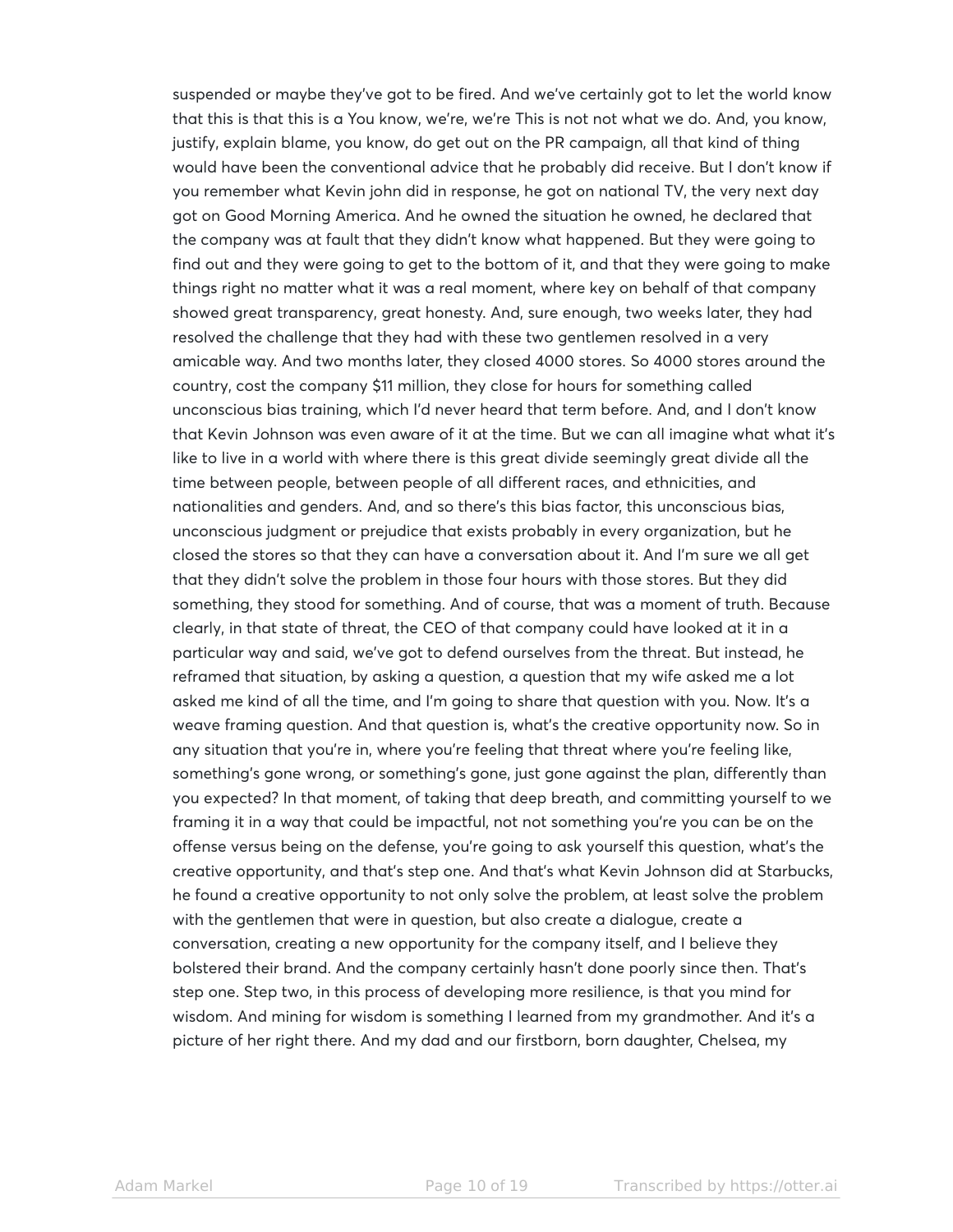grandmother used to make these tiny little cakes that she called little gems, and they had very, very big taste and very, like a just a taste that you couldn't imagine could could be coming from this tiny little cake. And I asked my grandmother A long time ago about that. And she said to me, Adam, sometimes little things in life can have a big impact. And that's the truth of it. The little things in life can have great meaning and, and there's, there's an absolute requirement among people who develop resilience, that they find the meaning in fact, one of the most resilient people that I can think of, is the author of Man's Search for Meaning Viktor Frankl, and he was a concentration camp survivor. He was in Auschwitz in one, he was there, surviving. One of the things that got him through that ordeal was his thought that someday, he would be able to teach people about the meaning, the meaning from that, that whole situation that he would be able to explain to people what the psychology was, of the concentration camp and everything that he'd learned. And in fact, he did survive. And when he came, was was we had regained his freedom. He began to create meaning therapy. So he was able to pass forward his knowledge and help other people deal with with trauma and adversity and wrote a book that is now as we know, world famous. So step two of people that are resilient people that have created resilience in their lives. First is those people they know how to reframe. They know how to ask that creative question, what is the opportunity in this moment? What is the creative opportunity? Now, that's number one, those same people know how to find the meaning in the situations that are happening in their life. They're not victims. They're inquiring, what is the meaning and they know they have the understanding, and the and the belief really, that there will be a meaningful

# $\beta$

#### 35:27

download or, or something that they will get from it in the end. And the third thing is that they have learned how to recharge, they've learned how to recover something, you know, r&r, sometimes called rest and relax, right, but we call it recovering recharge. And really what this amounts to is rituals, learning how to create rituals for recovery. That's what that Harvard Business Review article has said, that's what so much research has said that resilience isn't about endurance, it's about recovery. That's how we create greater resilience, not by how long we can work, it's not about getting the night owl award, if you will, even though that's what we're that's what's rewarded in the corporate sector, we know that part of the the culture of the organizational structure is that we reward people for going above and beyond. And in fact, in many ways, productivity is defined as doing more with less, it has been that way since about 2008. So you're probably shaking your head now. Because productivity for many managers is, you know, learning how to squeeze more out of your work staff and being able to work them harder, and do more with less. And so the understanding that we have to take care of ourselves, that we understand on a cultural level, that resilience is about self care. It's about those three things we framing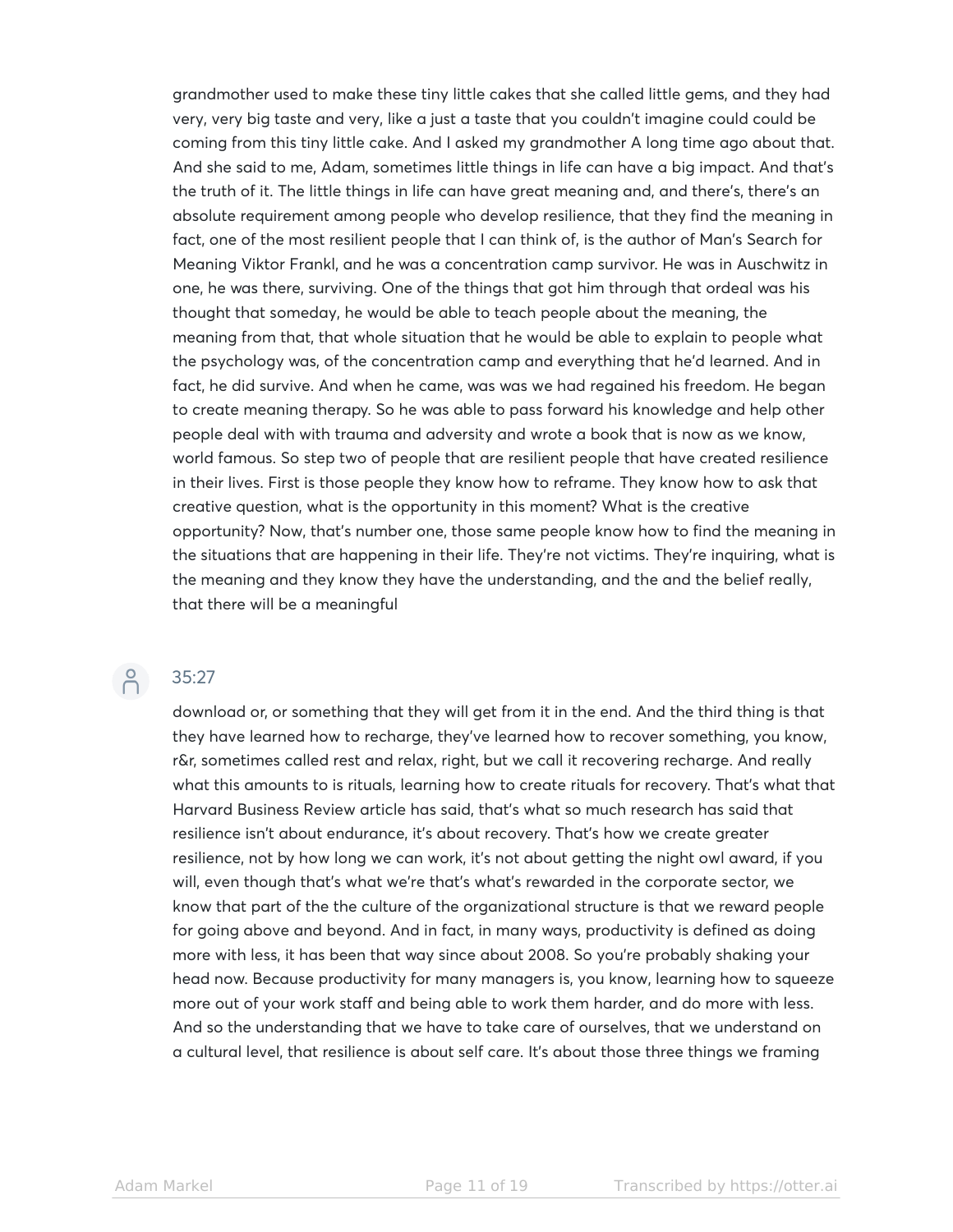and mining with, and adopting rituals for self care, learning how to recover and recharge, that's, that's really the key element in creating resilience. And so those rituals have to be morning rituals. When you wake up, what do you do? Are you are you making yourself something good to drink you having a green drink life? Like I do every day? Are you drinking plenty of water? Are you going out for a walk or run? Are you meditating? Are you are you praying? Are you reading something spiritual? You? Are you doing something to take good care of your mind at the beginning of the day? Or are you doing something else, you're grabbing that cup of coffee, and grabbing your phone, meaning most people, the first thing that they do when they wake up is look at their phone. In fact, after the alarm goes off, I tell people that they check their messages, they check their emails, they check Facebook, all those things, they get right back into the technology. And there's something called constant cognitive allows

# P 37:52

kind of a term that means that we're constantly being engaged, our minds are being engaged all the time by technology, which gives us very little downtime. In fact, most people don't have any downtime. But most people don't have a weekend, the week doesn't end for so many folks. And that phone is the culprit. Because on average with touching that phone 150 times a day, on average, at two and a half minutes, just two and a half minutes per time, you're looking at two and a half hours of cognitive arousal of not being of uptime, not downtime, and of stress, two and a half hours also possibly, of just not being productive. And again, we have to understand that the way to be more productive is not by working harder and longer. It's by alternating work and stress with recovery. Stress is misunderstood. Stress does not kill us. It's a lack of recovery from stress that kills. Stress does not make us sick. It's the lack of recovery from stress that makes us sick, you go to the gym, you're going to be stressed you're going to stress your muscle, but you can't go to the gym and work those same muscles every single day or for 10 hours at a time because you can do that. We know what happens is you end up with injury, you end up breaking down those muscles. And so we've got to understand that in our personalized it's just the same. Your afternoon What is your afternoon look like when you're at work. Or if you're if you work from home, or whatever it is you're doing during the day is getting drinking plenty of liquids, eating something good snacking with things that are healthy you taking walks and going out to just put your feet on the grass. The last company that I was running, we used to have a strict policy that at three o'clock in the afternoon didn't matter whether you were on the phone, whether you whatever it was that you were doing, everybody got up from their desk and went outside for 20 minutes to take a walk or stand in front of a tree or hug a tree or stand on the grass or you know just be in the sunshine and I understand that depending on Wherever you are the climate that you're in, maybe it's more difficult in Minneapolis in February to get out and do that,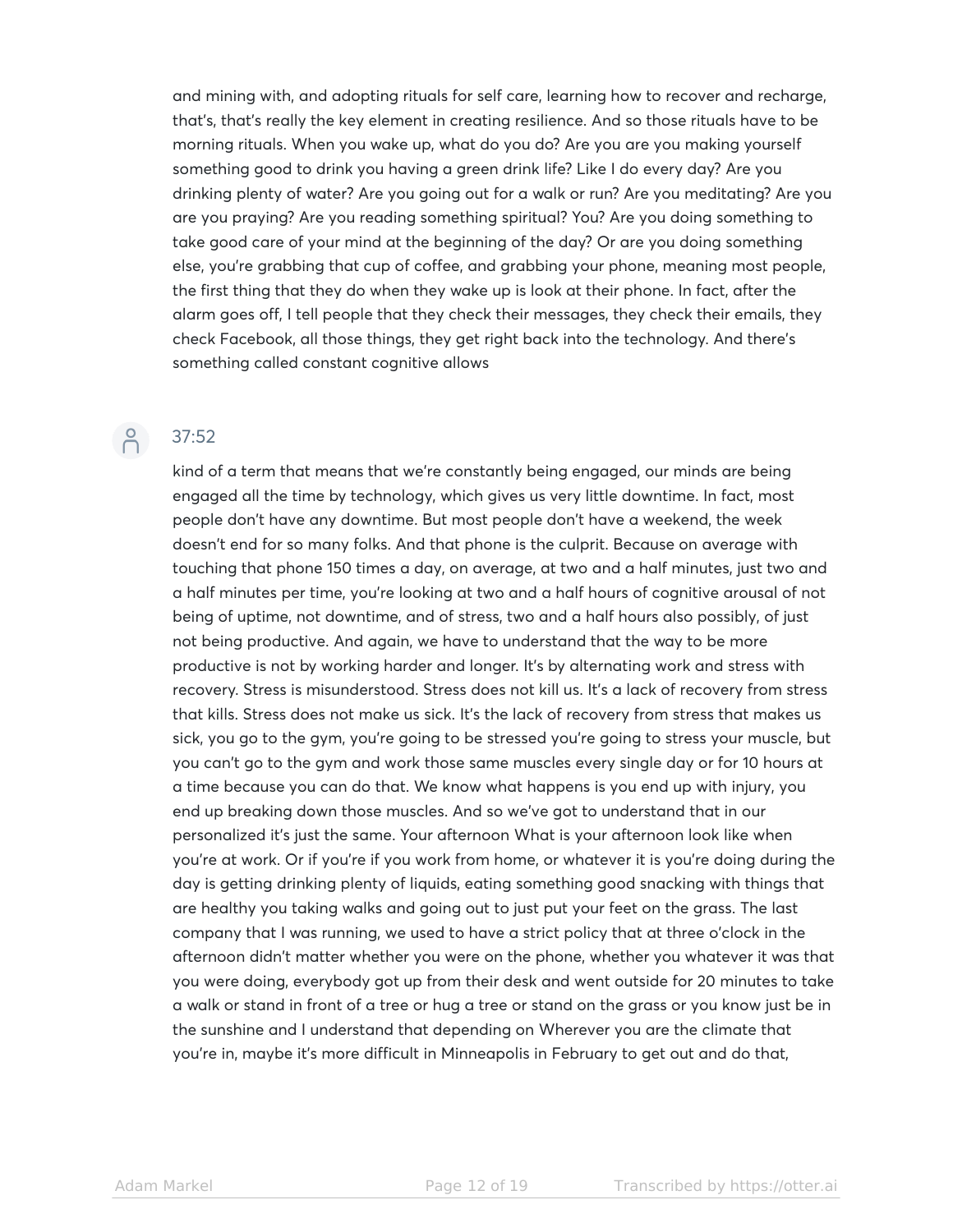although I was just recently in Minneapolis, and that snow was beautiful. And being out in that in that frozen tundra was, was exhilarating. So to get out and get fresh air and, and do something for yourself, even if it means taking a short 20 minute nap, which, you know, can be done simply by putting your feet up the wall, and closing your eyes for 20 minutes. It can feel and can have the same benefits studies show as four hours of sleep. So are you doing those kinds of things in the afternoon? And in the evening? What is the evening which will look like for you? Are you getting to bed early enough? You're getting enough sleep? Are you getting in a bath with Epsom salts or hot tub? That you go into the gym? Are you you're doing something else to take care of yourself? Are you listening to good things? Maybe a good audible book or music that you love? Are you are you soothing your soul? are you celebrating your successes, I have a ritual, I have a ritual for waking, I have a ritual for going to sleep for you. Are you doing these things by ritual? It's a very powerful thing just to take a moment in the evening. And think about the successes of the day. Some people I know write them down, create a success journal, just write down three things before you go to bed that you're happy about for the day, it could be that you've made it through today, it doesn't have to be a big high bar. But what is it that you feel successful about that day, and put that feeling that that celebration, even that forgiveness, for the mistakes or for the challenges of things that didn't go according to plan, but you've got through it anyway, those are things worth celebrating. And those are great things to deposit into the subconscious at the time that you're closing your eyes, and, and starting the process of the recovery of the recharge. Because so much of our recharging our battery happens when we are in fact asleep. What is it that you're putting into your into your the fertile soil of your mind, the reading that you're doing the books that you're checking out, I put up here on the screen, some of the books that are very powerful, that are part of my library and things that I've learned a great deal from. And these are books, just a handful of the books that you can be checking out. I really feel like it's one of those those signs of high level of openness, a high level of innovate, an innovative thought of somebody that that is able to more regularly pivot more regularly find the creative opportunity in situations that the people that are able to do this things are rabid readers, they read two or three books at a time, I I'm never sort of reading just one book till it's over I I start one and then I started another one. And I'm finishing them sort of in the same order. Sometimes I finished the book that I started second before the one that I started first, it just depends. I love to read in the hostos, one of my favorite places to engage with that, that kind of content. I love Jim Rohn. I'm sure you've all heard of Jim Rohn. And and I love the quote by Jim Rohn that says it's not the blowing of the wind, but the setting of the sails that will determine your direction in life. I truly believe that that's so important. And for me, the waking ritual, the way that you set your sails at the very beginning of the day is so powerful. In fact, as I said earlier, I recently was able to deliver a TED talk and and it was such an honor to talk about this with a wider audience of people. And in fact, that talk now has well over 100,000 views and that kind of thing,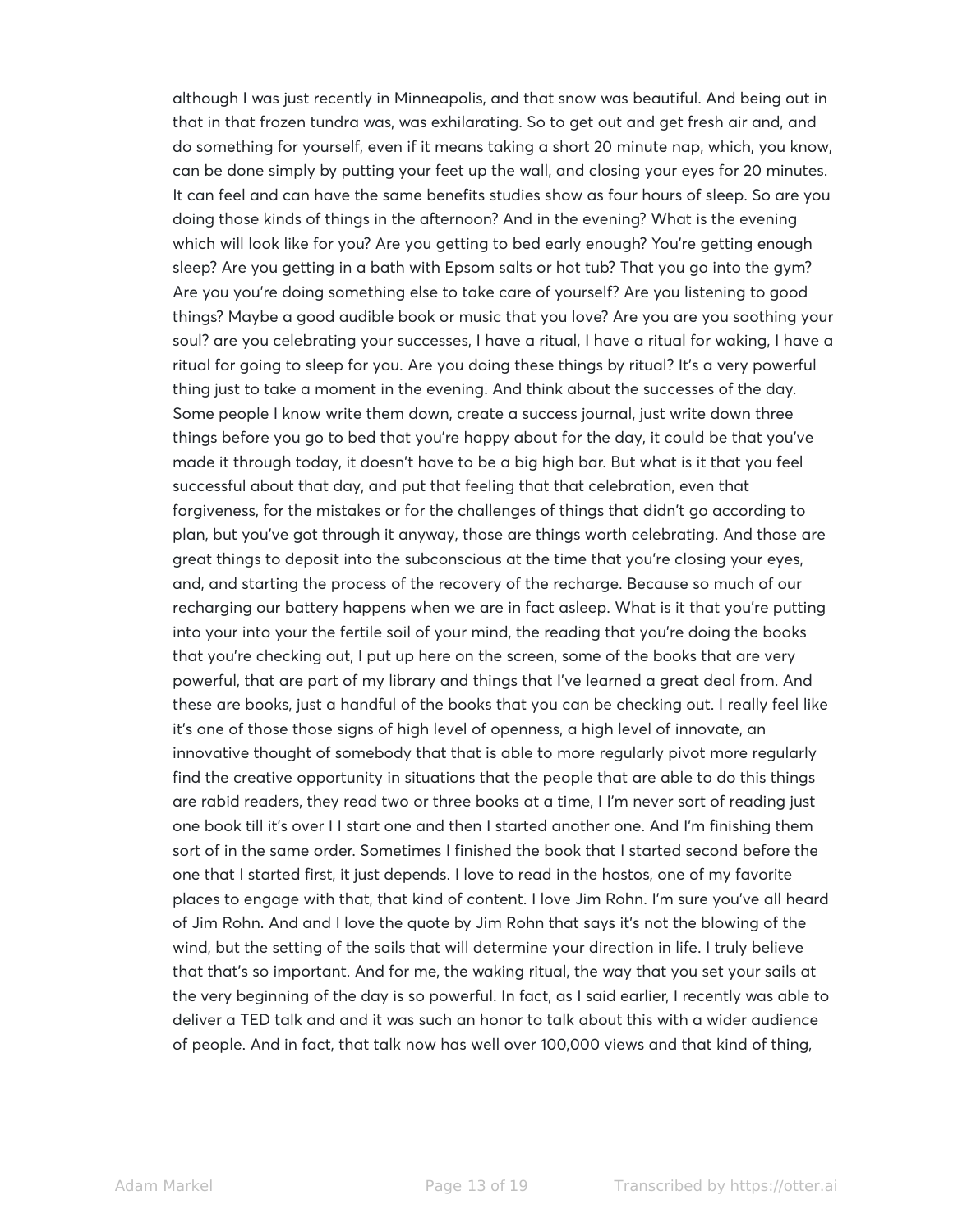which is really been a blessing and because it's simple and and I truly believe that when it comes to the things that that we want to adopt this new habits or as I said rituals earlier, they've got to be simple, because simply something you can you can apply quickly. Something that's complicated might be interesting, but it is something that we're not likely to use. And that to me is just not so much a waste of time is this something that's just less impactful than something super simple? So this waking ritual has three parts. And the first part is that you wake up? And my my question to all of you, and this is my question to you. How many of you woke up today. And I always get a kind of a funny chuckle from people about that. Because, you know, not everybody's woken up. We're all so some of us in a process of waking and some of you right now are still waking up, right. But the truth of the matter is that it was truly a blessing that you got to wake up from work today. And in fact, we know that when we were waking up today, each of us and we took that first breath of the day, the conscious first breath of the day, there were people in that very same moment, who were taking their very last breath. And that that made that moment special. It made it sacred and holy, even even if we didn't recognize it today. I promise you will. You'll recognize it and see about it tomorrow. In fact, I, I was giving a talk to a group of a few 1000 entrepreneurs and business leaders in Japan a couple of years ago. And when that talk was over, a gentleman walked up to me. And he said to me, I would, he said, Thank you. And anyway, he wanted to introduce me to a very successful Japanese businessman. And he said, I'm introducing you to this man. And he's known as the Warren Buffett of Japan. And so through translation, this gentleman said to me, that he says, Thank you 1000 times a day and the word in Japanese for Thank you is out. He got. He said, it got to 1000 times a day. And I remember sharing this with an audience of people from the US when I came home and, and a smart alec, you know, I would love that anyway, some guy in the front row screamed out to me as a, I was a billionaire, I'd say thank you 1000 times a day as well. And I asked him the question I said, so what do you think? Do you think that he says, Thank you 1000 times a day, because he's a billionaire? Or is he a billionaire, because he says, Thank you 1000 times a day is ritual to say, I've got 2000 times a day is very powerful. And so that's, that's the second piece of that you wake up tomorrow, that you realize what a powerful moment of creation that is, and what a gift it is, and how it wasn't guaranteed to any of us. And you say thank you for that. And you take 10 seconds, that's all just take 10 seconds, to put your feet on the floor. And feel that gratitude, and feel appreciation for yourself in that moment. As you declare out loud, if you're willing to say these words, these four simple words out loud, I love my life. I love my life. I love my life. Because when you love life, life will love you back. Now, again, I really believe in the power of words, and and when we have the words, we also have the way and when we have the words, we can also show others the way. It's been such a powerful experience for me to be here with all of you today and share these words with you. And I have a gift for you all for being here. It's to me, I think all of us are pivoting and we've either got these major sort of pivot points in our life, which we know what those those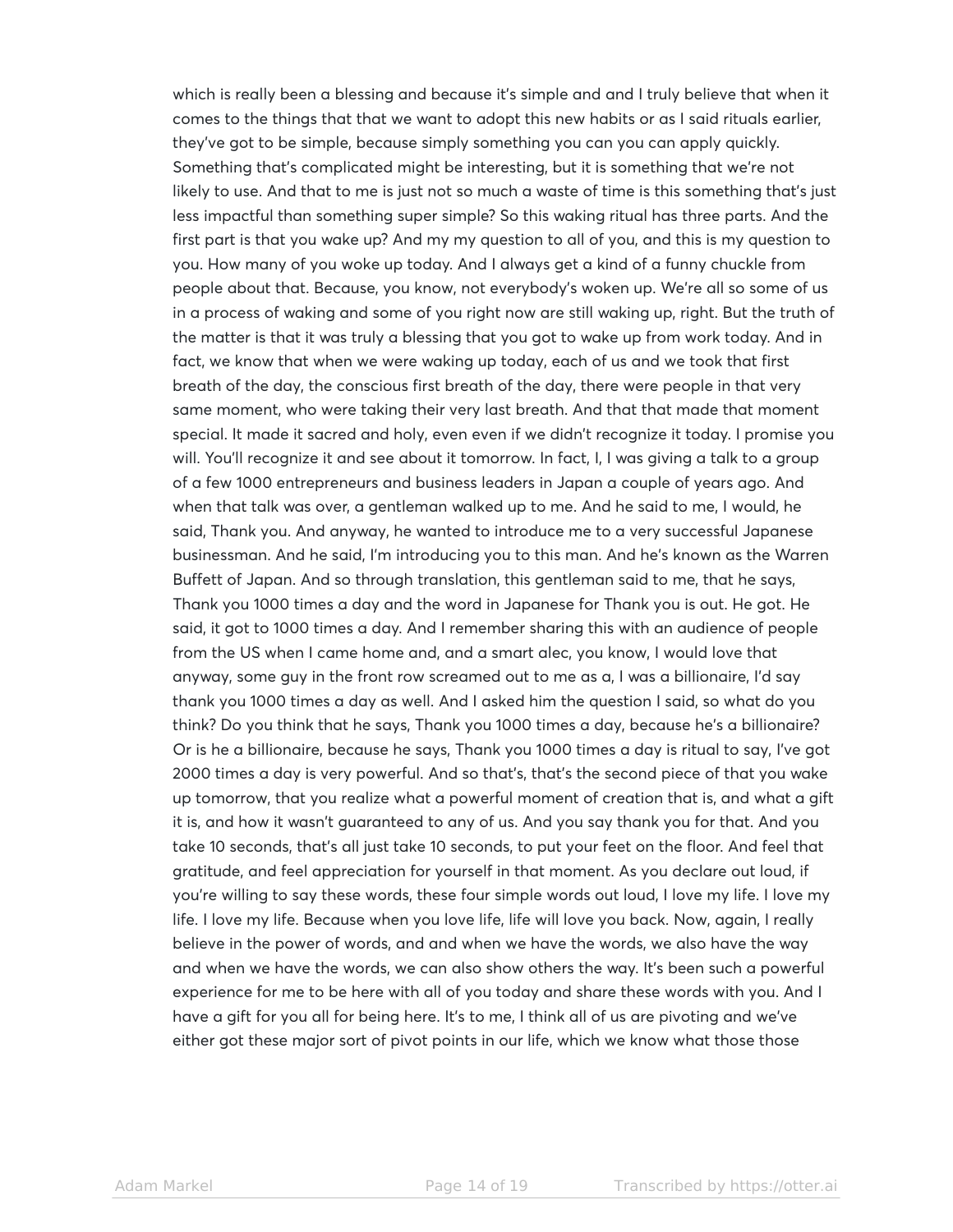more radical inflection points look like. And then we've got micro pivots or mini pivots in our career, maybe it's that you're, you're contemplating whether you stay in the same, the same occupation, you're in the same area of work career space, but you want to maybe try a different job, or what change the place that that you want to sort of laterally move to where maybe you're going to, you're going to get out of that career altogether. You get into a whole new business or new occupation, or you're going to try a side hustle, or do something like that are so many people actually that work with our company. They're at the midpoint in their career, or the end of their career. And they they want to actually develop their public speaking skills. And a lot of times people engage with us on that they want to, because we train people, we train lots of people and executives to speak more clearly and effectively and actually to create keynotes so they can, after their careers even be able to speak and be paid to speak, which is a blessing to be able to travel the world as I do and get paid to keynote and share messages and things that are really near and dear to my heart and even give a TEDx talk or something like that. So wherever you are, I don't know where that is. But I know one thing's for certain that there are six primary questions that have to be answered to get greater clarity. And so the first step, that foundational principle that's laid out in the book pivot is all about creating clarity. And we've got a free gift for you kickstart guide with six essential questions to help you to determine whether or not you're in a pivot. And are you in a major radical pivot. But one of those things? Or are you in a more of a micro pivot or a mini tip, these six questions are going to meet you where you are and help you. And we'd love for you to be able to of course, provide feedback to us. And you can do that at start my pivot comm or at Adam markel.com, both of those places you can give us feedback, we've also got an incredible podcast that you can find it out of markel.com as well, where you can listen to more of the kind of pivot stories, not just my own, but lots of other people who are pivoting. Same thing with our Facebook group, same kind of people that are pivoting in their license some way in their business in some way. And I truly believe that community just like this community, coming together for the work that you're doing together is so helpful because we all need to know for one thing that we're not alone, that there are other people who are also pivoting their lives, paving your business is what you know, what does that look like? What are the resources that are available and there are so many free resources that the thing is so funny when you start to look for things there are a million ways is to kind of spend money of course we know. But there's, there's just as many ways to get information and get resources and get connected with folks without having to spend money. So, you know, it really is a combination of both those things. But

### 50:14

truly what I want to say is, thank you, thank you for the opportunity to be here with all of you. And, and I am so open now to questions. I realize some of you may have been typing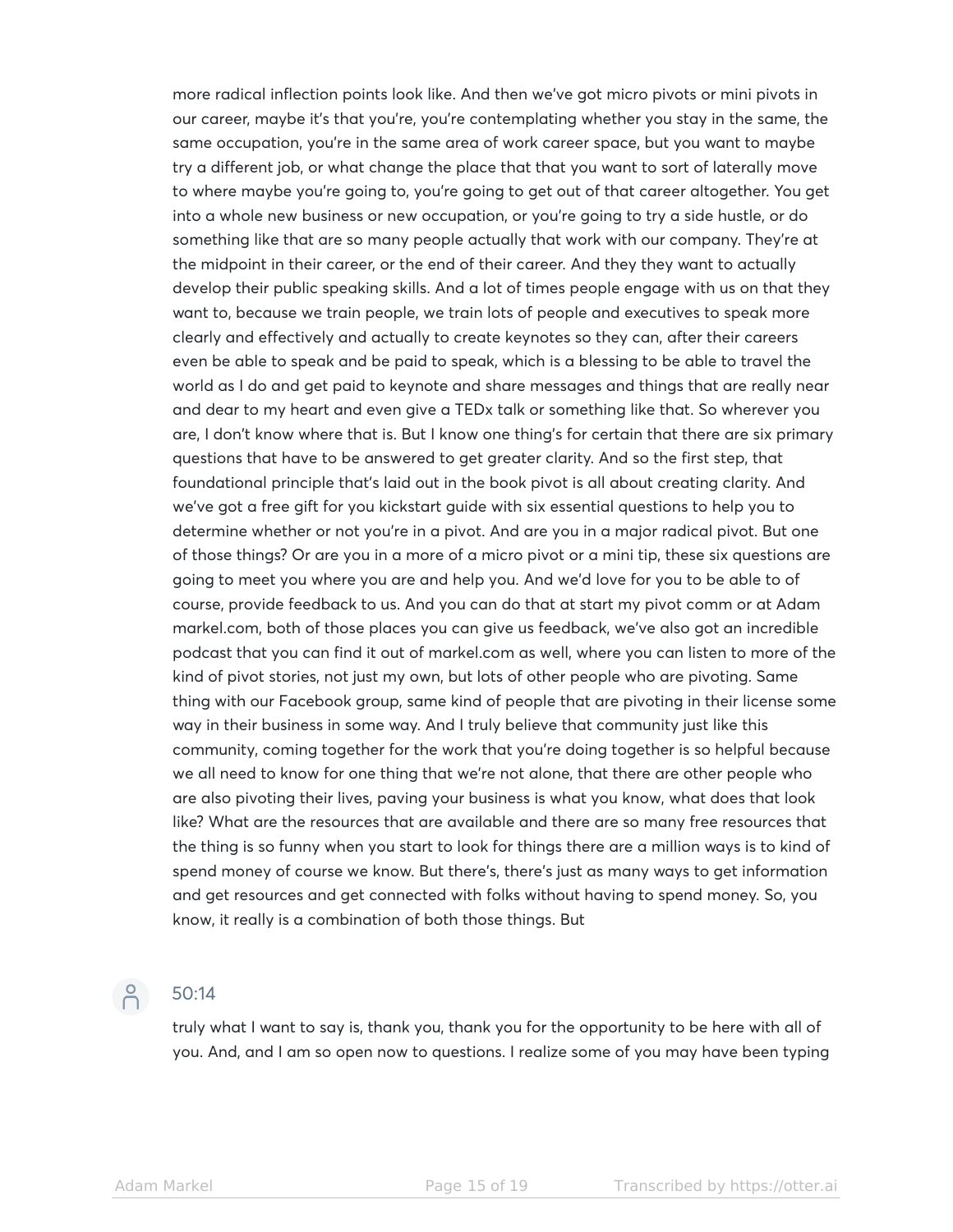in those questions along the way. And, and so feel free to to done if there are questions, lay them out, and I'm happy to answer them in the time that we've got remaining.

# $\beta$

## 50:35

Adam, yeah, we've got quite a few questions coming in and already got Oh, to you. It got. So, so one of the same questions coming through is, is as you show the image of Rocky in the movie, and certainly, I can remember, Rocky is someone who just never gave up. And, and there are some of us in our careers that don't want to give up. And we're gonna fight to the end, to take that pivot. What do we need to do? What do we need to kick ourselves in the butt? And say, it is definitely time to pivot? Don't be stubborn.

## 6 51:19

### Yeah, well, I think this is really interesting, because knowing when it's time to pivot is is one of those things that I think is less, less challenging than we make it out to be. And I say that because when I was pivoting, whether it was out of the law, or it was more recently, when, when a company I was running, I clearly could see that after six years, I wasn't getting where I wanted to go, I wasn't really able to lead the company where I thought you could go, and I knew it was pivot time. And, and what I realized is that there's always this writing on the wall, you know, just like that, it was Spencer Johnson Who Moved My Cheese, I think that's who it was, you know, there's the writing on the wall. And, and we always have these signs that are there. And the sign may be the whisper that we feel, you know, it's deep inside of us in our hearts. There are things that are telling us it's time to pivot. And more often than not, at least in my experience in working with many 1000s of people who are reinventing themselves, we ignore those signs. And we ignore them on purpose, because the idea of making a change frightens us. And so we kind of wait for it to get intolerable, or we wait for the rug to get pulled out from under us, as often will be the case when we don't take the signs. Often the universe has a way of just taking action for us. Does that make sense?

# $\beta$

#### 52:45

Makes a lot of sense. Yeah. And it's something that we we try to ignore until we can ignore it anymore. There's an author that we have one with our show, too, who had a nice title of a book where someone else makes the decision for us, right, and the title of his book was, fire me, I beg you. In that particular case, we kind of give up control of our life and just essentially let it go out of control. So we let someone else make that change for us.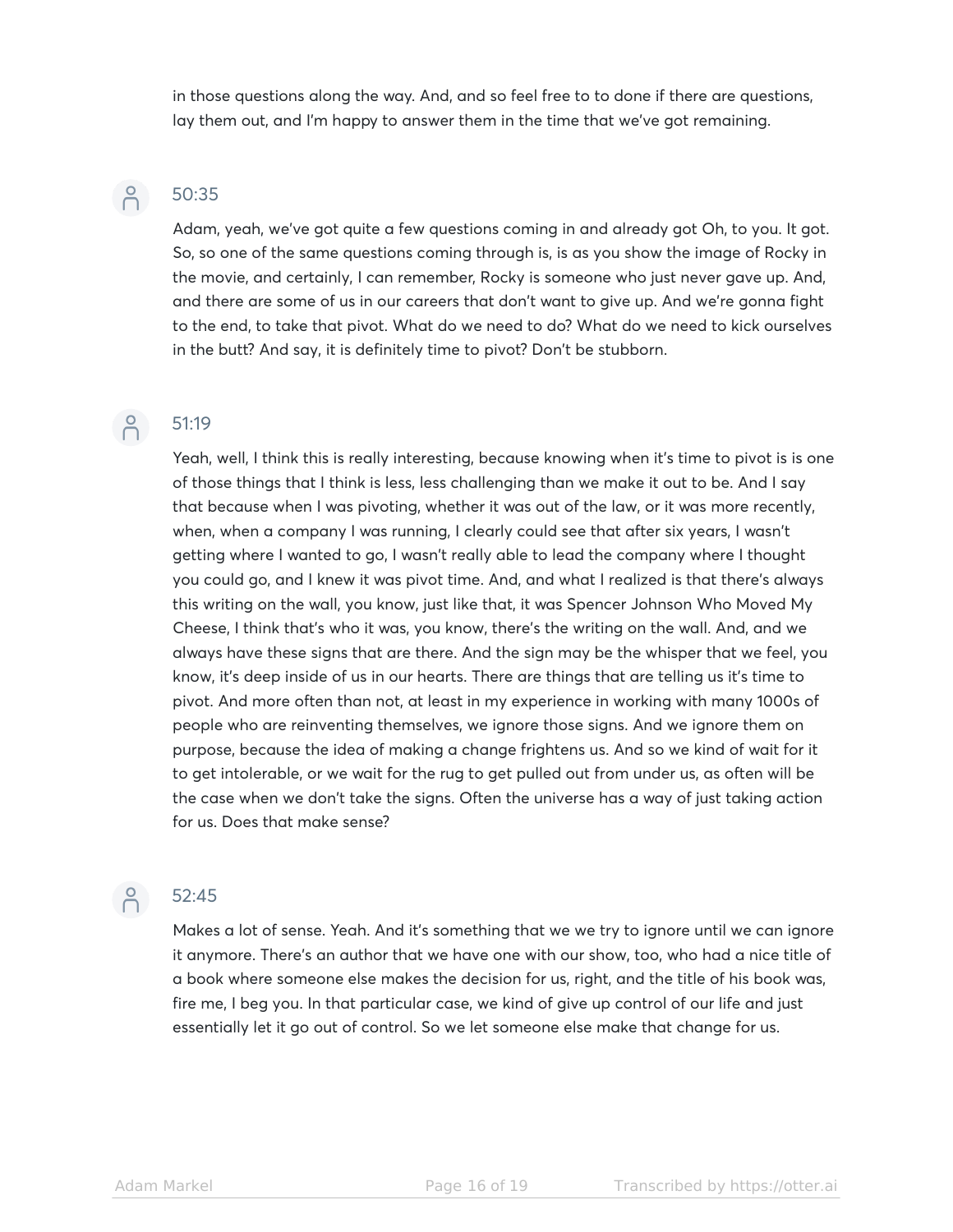# $\beta$

### 53:21

Yeah, our phraseology is that you can either pivot by design, or you can pivot by default. And I think a lot of people are, unfortunately, unfortunately deal with the default pivot, they wait till they got the diagnosis from the doctor to take their diet seriously. They wait till they get fired or downsized or whatever it might be, or something else happens at work to make the change that they've known, was coming all along. So to me getting to take the bull, the bull by the horns is really the only way that I know how to deal with uncertainty in my life. That's just the way I've been say it has to be for everyone. But the book pivot is really about the process of taking the bull by the horns, so that you can be in a position to design the pivot versus waiting for it to happen.

## $\beta$

### 54:07

Whether it makes a lot of sense, here's a question from Henry's kind of a kindred soul of yours. Henry says, I've been moved into a pivot, not by choice, but I did like go from my position at a large law firm. I am a founder and in working hard to bring in clients to my new business. One of the best habits to develop early post pivot. But please, success. strategies.

# $\beta$

#### 54:36

Yeah, beautiful question. This isn't this is this is one of those crucial times for a lot of people where you're, you're sort of pre can be pre revenue could be pre scaling of a new business idea. And, and you're you're still fresh, like you're birthing something new in your life a baby and just like a baby, you know when a baby is born. For many, many, many months later, their head is very soft and very delicate. And I gotta tell you, a new entrepreneur, somebody that's in freshly birthing, a new idea pivot is the same way, you got to take really great care of yourself, self care is going to be more important now than ever. And so yes, you know, there are people out there talking about like Gary Vee and others who talk about, well, you gotta work, you know, from seven 7pm to 1am, you know, working two jobs, and whatever it takes, and blah, blah, blah. And, and that's that rocky model. And as they said, Rocky, you know, our hearts are with Rocky, but he hasn't win the fight. And that's, and he and he's really banged up. And so to me to be successful, you've got to finish the race. And so many people who are anybody that's been in business long enough knows, it's the people who are able to have endurance, you know, to to have longevity, I should say, that finish the race that gets to the end of the race, that those people that can get to the end of the race, are the ones that that often find the solutions along the way. So you've got to be able to get to the end of that race. And the way to get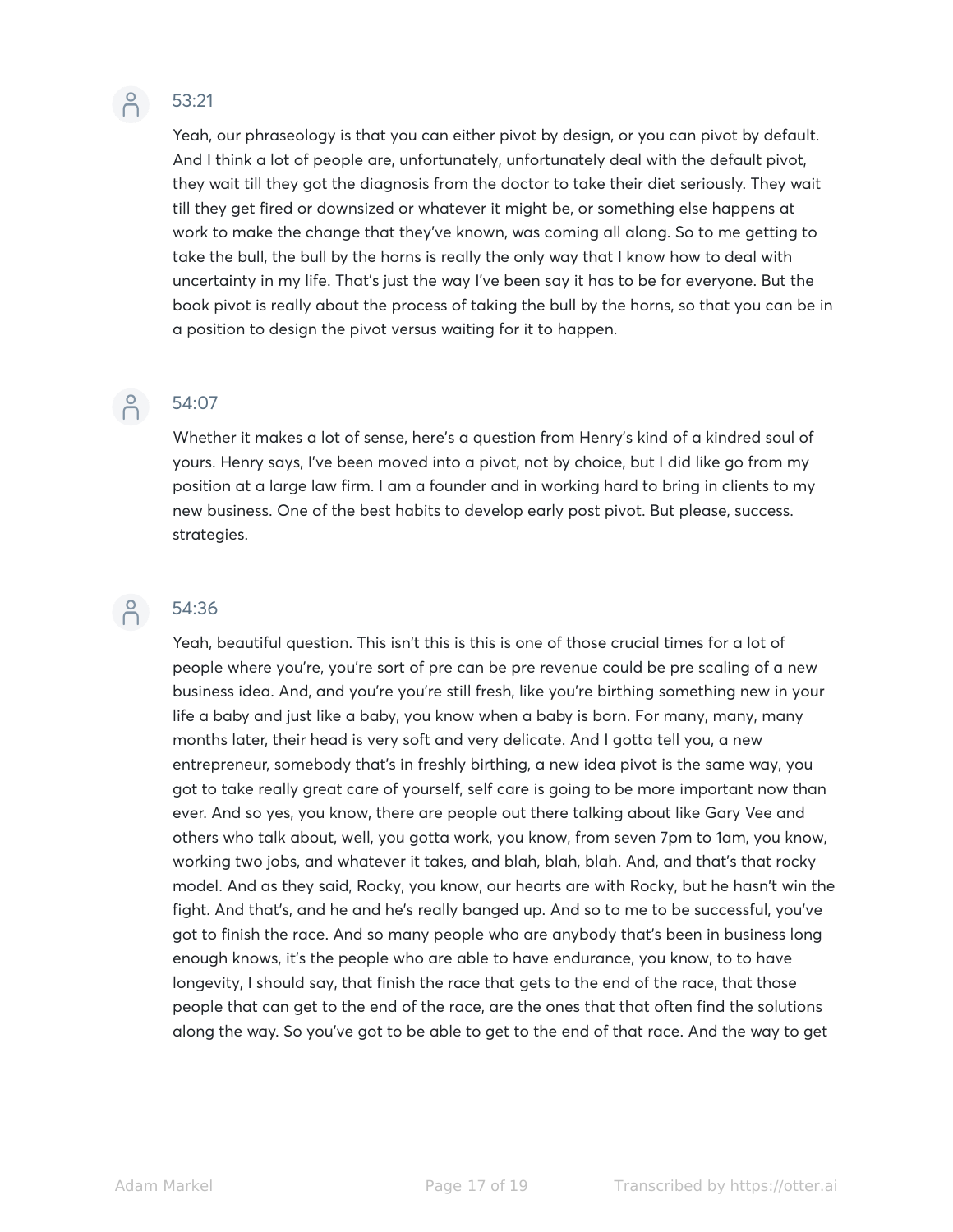there is by learning from the research that you've got to take care of yourself, at the same time that you work really, that you're going to work really smart, and you're going to work really hard as well, because that's just a part of the equation, you've also got to make specific time. So yes, about habits and, and rituals, you've got to make specific ritual time or habits for yourself, where you're in recovery mode, because to be productive, to find solutions to be on the cutting edge to be able to innovate, in any situation, you've got to be at your mental best, you can't be at your mental best, when you're picking up your phone 50 times a day, you can't be at your mental best when it's eight o'clock at night, and you think you're relaxing, but you're on the couch, and you're watching, you know, Fox News, or CNN, or some of the things that's got your brain in active fight or flight mode. So you've got to really be curating the content of your mind. What do you read it? Where are you seeking inspiration? How much are you sleeping? What do you eating? How much you exercising? I mean, some people are gonna say, well, geez, Louise, I can't find the time for that. I mean, if I do all of that, I won't have any time to work my business. Well, if you don't do that, you won't have a business to work, that's my experience, you've got to be around long enough to find the solution. And that means you got to look at this from a from a long view perspective. And that means you work smart. And by working smart, I mean that you are at your level best when you're working. And you will be at your level best more often than not, in that situation, when you've had a proper night's sleep. So it's the kind of thing that you can, there's a lot of apps for this kind of thing where you can get your phone to turn off by itself, it can go into airplane mode, it can go into, you know, modes, where the screen goes to a different color in the evening, so that it's not activating your brain in the same way that it does during the day. You know, so constant, there are lots of technology hacks, to being able to get, you'll get leverage over yourself, and, and not have you being sort of in a mode of I'm working on the weekends. I'm working constantly, really, I'm an entrepreneur, I never off, there's no downtime, that kind of thing, because that will not lead you to the solution more quickly. In fact, it's counterintuitive, but the more you can alternate between your time of mental exertion, exertion, and your time of mental recovery, the more productive you will actually be.



#### 58:44

Adam, thank you, we're gonna have to end on that note, we're running out of time. We thank you so much for sharing your experiences and philosophy tonight. And we certainly wish you well as you continue to carry your message that transforms lives literally around the world.

#### 59:00  $\beta$